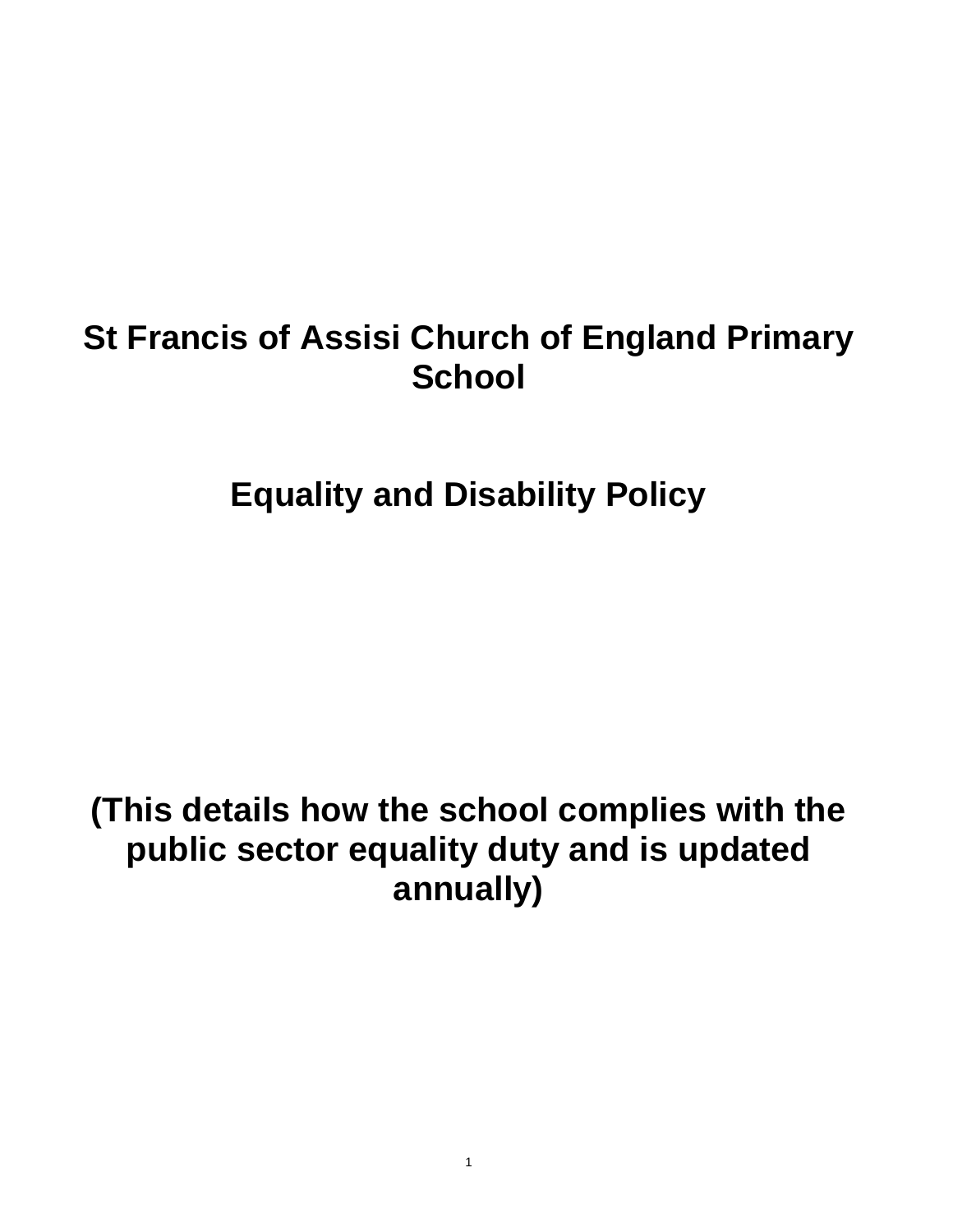## **Policy Introduction**

The policy sets out St Francis of Assisi Church of England Primary School's approach to promoting equality, as defined within the **Equality Act 2010.** This Act replaced all existing equality legislation such as the Race Relations Act, Disability Discrimination Act and Sex Discrimination Act. It consolidated this legislation and also provided some changes for schools. It covers sex, race, disability, religion or belief, sexual orientation, pupils who are pregnant or have recently given birth, undergoing or who have undergone gender reassignment and the school statutory duty to produce a Single Equality Scheme from April 2011.

## **'Equality Act 2010 and Schools' Guidance Key Points.**

The Equality Act 2010 provides a single, consolidated source of discrimination law. It simplifies the law and it extends protection from discrimination in some areas. As far as schools are concerned, for the most part, the effect of the current law is the same as it has been in the past – meaning that schools cannot unlawfully discriminate against pupils because of their sex, race, disability, religion or belief or sexual orientation. In **May 2014,** The Department for Education produced a non-statutory, advisory document for school leaders, school staff, governing bodies and local authorities. It was produced to help schools to understand how the Equality Act affects them and how to fulfil their duties under the Act. It was updated to include information on samesex marriage. Our Policy includes this guidance relevant to schools. The Act makes it unlawful for the responsible body of a school to discriminate against, harass or victimise a pupil or potential pupil:

- in relation to admissions
- in the way it provides education for pupils
- in the way it provides pupils access to any benefit, facility or service
- by excluding a pupil or subjecting them to any other detriment.

The "responsible body" is the proprietor for academies in England and Wales. The school's liability not to discriminate, harass or victimise does not end when a pupil has left the school, but will apply to subsequent actions connected to the previous relationship between school and pupil, such as the provision of references on former pupils or access to "old pupils" communications and activities.

## **Protected Characteristics**

It is unlawful for a school to discriminate against a pupil or prospective pupil by treating them less favourably because of their:

- sex
- race
- disability
- religion or belief
- sexual orientation
- gender reassignment
- pregnancy or maternity

## **Association**

It is unlawful to discriminate because of the sex, race, disability, religion or belief, sexual orientation or gender reassignment of another person with whom the pupil is associated. So, for example, a school must not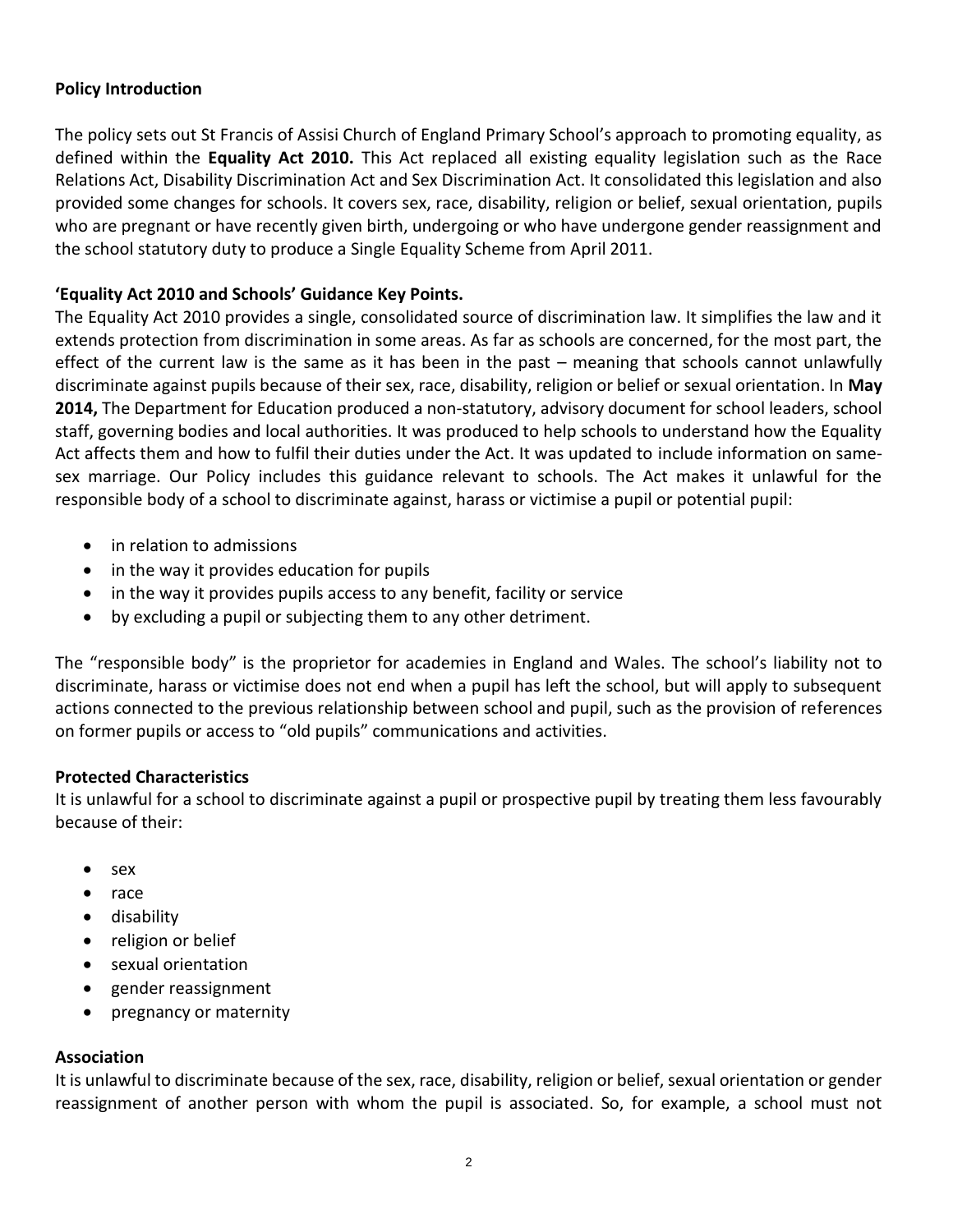discriminate by refusing to admit a pupil because his parents are gay men or lesbians. It would be race discrimination to treat a white pupil less favourably because she has a black boyfriend.

## **Perception**

It is also unlawful to discriminate because of a characteristic which you think a person has, even if you are mistaken. So a teacher who consistently picks on a pupil for being gay will be discriminating because of sexual orientation whether or not the pupil is in fact gay. The Act extends protection against discrimination on grounds of pregnancy or maternity to pupils, so it will be unlawful – as well as against education policy – for a school to treat a pupil unfavourably because she is pregnant or a new mother. Protection for transgender pupils against gender reassignment discrimination is also included in this Act. The term "protected characteristics" is used as a convenient way to refer to the personal characteristics to which the law applies. A person's age is also a protected characteristic in relation to employment and the Act extends this (except for children) to the provision of goods and services, but age as a protected characteristic does not apply to pupils in schools. Schools therefore remain free to admit and organise children in age groups and to treat pupils in ways appropriate to their age and stage of development without risk of legal challenge, even in the case of pupils over the age of 18.

# **Unlawful behaviour**

The Act defines four kinds of unlawful behaviour – direct discrimination; indirect discrimination; harassment and victimisation.

- 1. Direct discrimination occurs when one person treats another less favourably, because of a protected characteristic, than they treat – or would treat – other people. This describes the most clear-cut and obvious examples of discrimination – for example if a school were to refuse to let a pupil be a prefect because she is a lesbian.
- 2. Indirect discrimination occurs when a "provision, criterion or practice" is applied generally but has the effect of putting people with a particular characteristic at a disadvantage when compared to people without that characteristic. An example might be holding a parents' meeting on a Friday evening, which could make it difficult for observant Jewish parents to attend. It is a defence against a claim of indirect discrimination if it can be shown to be "a proportionate means of achieving a legitimate aim". This means both that the reason for the rule or practice is legitimate, and that it could not reasonably be achieved in a different way which did not discriminate.
- 3. Harassment has a specific legal definition in the Act it is "unwanted conduct, related to a relevant protected characteristic, which has the purpose or effect of violating a person's dignity or creating an intimidating, hostile, degrading, humiliating or offensive environment for that person". This covers unpleasant and bullying behaviour, but potentially extends also to actions which, whether intentionally or unintentionally, cause offence to a person because of a protected characteristic. Where schools are concerned, the offence of harassment as defined in this way in the Act applies only to harassment because of disability, race, sex or pregnancy and maternity, and not to religion or belief, sexual orientation or gender reassignment. It is very important to recognise that this does not mean that schools are free to bully or harass pupils on these other grounds - to do so would still be unlawful as well as unacceptable. Any case against the school would be on grounds of direct discrimination rather than harassment. Thus, if a teacher belittles a pupil and holds her up to ridicule in class because of a disability she has, this could lead to a court case alleging unlawful harassment. The same unacceptable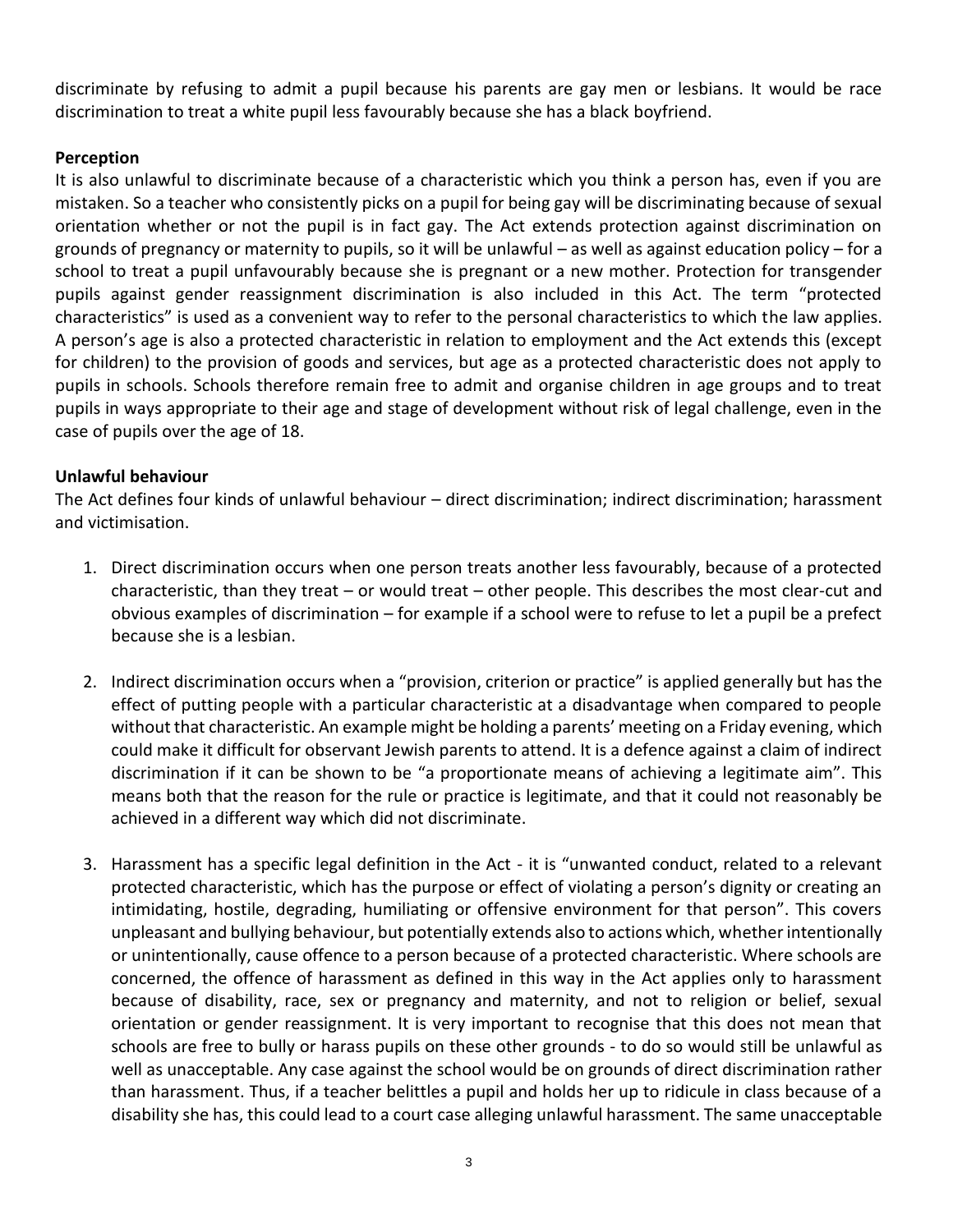treatment directed at a lesbian pupil, or based on a pupil's religion, could lead to a case claiming direct discrimination. The practical consequences for the school, and the penalties, would be no different.

4. Victimisation occurs when a person is treated less favourably than they otherwise would have been because of something they have done ("a protected act") in connection with the Act. A protected act might involve, for example, making an allegation of discrimination or bringing a case under the Act, or supporting another person's complaint by giving evidence or information, but it includes anything that is done under or in connection with the Act. Even if what a person did or said was incorrect or misconceived, for example based on a misunderstanding of the situation or of what the law provides, they are protected against retaliation unless they were acting in bad faith. The reason for this is to ensure that people are not afraid to raise genuine concerns about discrimination because of fear of retaliation.

As well as it being unlawful to victimise a person who does a protected act, a child must not be victimised because of something done by their parent or a sibling in relation to the Act. This means that a child must not be made to suffer in any way because, for example, her mother has made a complaint of sex discrimination against the school, or her brother has claimed that a teacher is bullying him because he is gay, whether or not the mother or brother was acting in good faith. If a pupil has himself or herself done a protected act – such as making a complaint of discrimination against a teacher – then the child's own good faith will be relevant. For example, if the parent's complaint is based on information from her son and the son was deliberately lying, it is not victimisation for the school to punish him in the same way as it might do any other dishonest pupil. Unless it can be clear that the mother was also acting in bad faith (for example that she knew her son was lying) it would still be unlawful to victimise her for pursuing the complaint.

## **Special provisions for disability**

The law on disability discrimination is different from the rest of the Act in a number of ways. In particular, it works in only one direction – that is to say, it protects disabled people but not people who are not disabled. This means that schools are allowed to treat disabled pupils more favourably than non-disabled pupils, and in some cases are required to do so, by making reasonable adjustments to put them on a more level footing with pupils without disabilities The definition of what constitutes discrimination is more complex. Provision for disabled pupils is closely connected with the regime for children with special educational needs.

## **The School Context**

St Francis of Assisi Church of England Primary School is situated in a large private housing estate with a growing percentage of ethnic families living in the locality. This adds to the richness and diversity of our culture. The population is growing rapidly with many new houses still being built. The school has 397 children on roll plus up to 39 fte Nursery places with 14% on the SEN register. St Francis of Assisi Church of England is a Primary School for children from 3-11 years of age in single age classes.

The vast majority of children speak English as their main language, although some pupils have one parent who speaks English as a second language. 16% of pupils within school have English as a second language. As the school serves a community that is predominantly white and British, we are committed to enriching the curriculum and experiences offered to all children in order to recognise and celebrate the linguistic, religious and cultural diversity of British society. We are equally committed to ensuring equality of opportunity for all children irrespective of their race, disability or gender.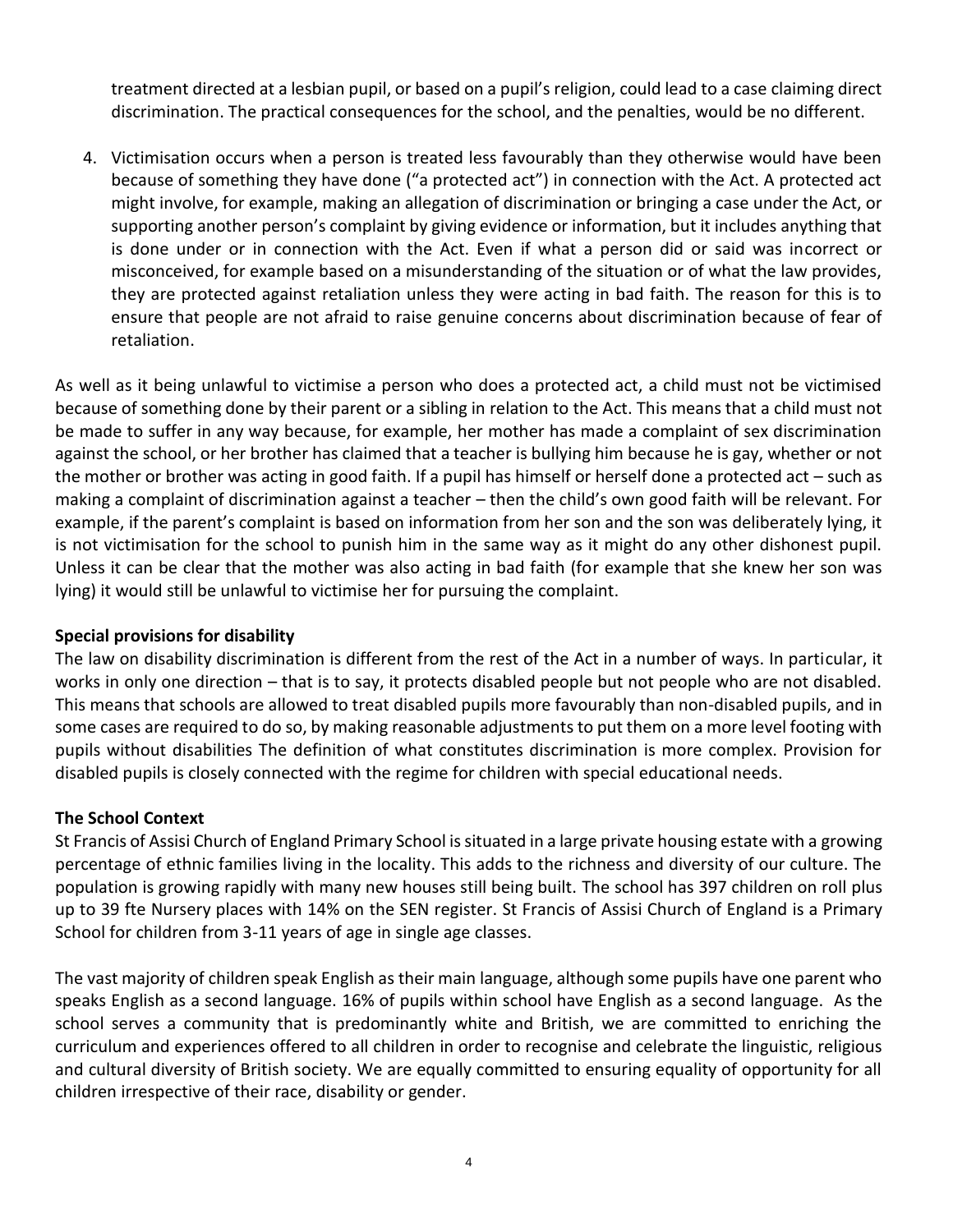#### **Equality Information**

Throughout all aspects of the curriculum, St Francis of Assisi Church of England Primary promotes tolerance and friendship and we share an understanding of a range of religions and cultures through the York Diocesan RE syllabus. Our Collective Worship themes follow a range of topics linking to SMSC, Christian Values and British Values. Our Behaviour and Anti-bullying Policies, assemblies dealing with relevant situations and involvement with the local communities, enable pupils to address equality issues. We welcome engagement with all staff members, parents and, of course, pupils if issues were to arise. At St Francis of Assisi Church of England Primary School, we recognise that the public sector equality duty has three aims and they are to:

- Eliminate unlawful discrimination, harassment and victimisation and other conduct under the Act
- Advance equality of opportunity between people who share a protected characteristic and those who do not
- Foster good relations between people who have a shared characteristic and those who do not.

The Leadership Team and Governors at St Francis of Assisi Church of England Primary School will annually review how well we achieve these aims with regard to the protected groups under the Equality Act (race, disability, gender, gender re-assignment, age, pregnancy and maternity, marital status, religion and belief and sexual orientation).

#### **Equality Objectives**

We aim to provide the best education for all at St Francis of Assisi Church of England Primary School. The ethos of our school clearly reflects our commitment to fully including, respecting and supporting all members of our school community whatever their cultural background, belief, gender, race or disability.

## **Acts of worship**

There is a general exception, which applies to all schools, to the religion or belief provisions which allows all schools to have acts of worship or other forms of collective religious observance. This means the daily act of collective worship, which for maintained schools is mandatory and should be of a broadly Christian nature, is not covered by the religion or belief provisions. The exception means that schools will not be acting unlawfully if they do not provide an equivalent act of worship for other faiths. Schools are also free to celebrate religious festivals and could not be claimed to be discriminating against children of other faiths if, for example, they put on a nativity play at Christmas or hold a celebration to mark other religious festivals such as Diwali or Eid.

#### **Uniforms**

The Equality Act does not deal specifically with school uniform or other aspects of appearance such as hair colour and style, and the wearing of jewellery and make-up, but the general requirement not to discriminate in the treatment of pupils applies here as in relation to other aspects of school policy. It is for the governing body of a school to decide whether there should be a school uniform and other rules relating to appearance, and if so what they should be. This flows from the duties placed upon the governing body by statute to manage the school. St Francis of Assisi Church of England have a school uniform which pupils are encouraged to wear.

#### **Gender reassignment**

Protection from discrimination because of gender reassignment in schools is new for pupils in the Equality Act, although school staff are already protected. It is unlawful for schools to treat pupils less favourably because of their gender reassignment. Gender reassignment is defined in the Equality Act as applying to anyone who is undergoing, has undergone or is proposing to undergo a process (or part of a process) of reassigning their sex by changing physiological or other attributes. This definition means that in order to be protected under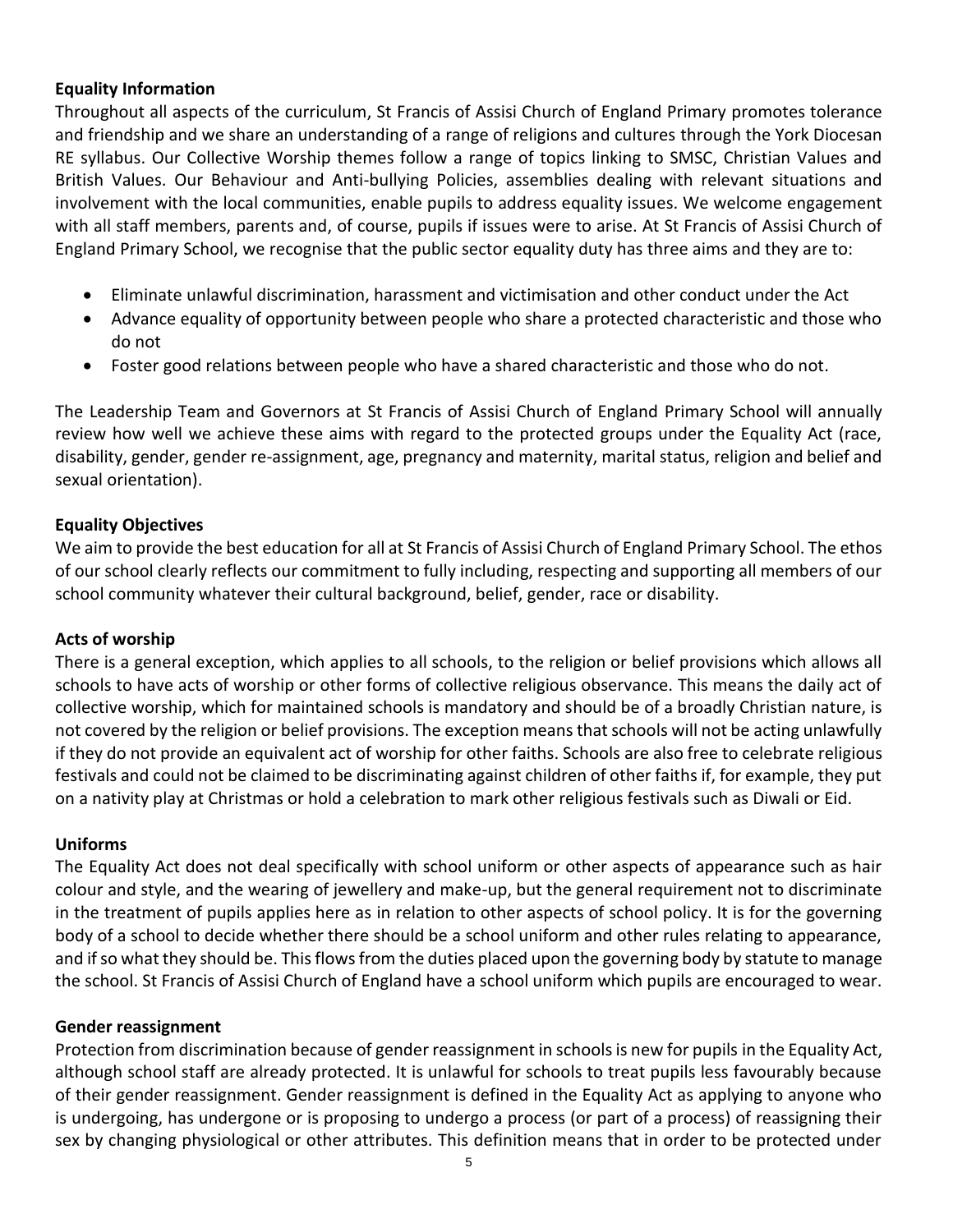the Act, a pupil will not necessarily have to be undertaking a medical procedure to change their sex but must be taking steps to live in the opposite gender, or proposing to do so. The protection against discrimination because of gender reassignment now matches the protection because of sexual orientation in schools. That is protection from direct and indirect discrimination and victimisation, which includes discrimination based on perception and on association.

We will ensure that all gender variant pupils, or the children of transgender parents, are not singled out for different and less favourable treatment from that given to other pupils. It is relatively rare for pupils particularly very young pupils – to want to undergo gender reassignment, but when a pupil does so a number of issues will arise and these will be sensitively handled.

#### **Segregating pupils by race or ethnicity**

Segregation of pupils by race is always direct discrimination. It would thus be unlawful for a school to put children into sets, or into different sports in PE classes, according to their ethnicity. This stipulation in the Act is to make it clear that claims that segregated treatment is "separate but equal" cannot be sustained where race is concerned. It does not mean that schools cannot take positive action to deal with particular disadvantages affecting children of one racial or ethnic group, where this can be shown to be a proportionate way of dealing with such issues.

**Race Equality Duty** Schools previously had a statutory duty which required them to take proactive steps to tackle racial discrimination, and promote equality of opportunity and good race relations. Under the Equality Act, this has been replaced by the general equality duty and the specific duties – covered in chapter 5 of the guidance.

**Religion or belief** The Equality Act defines "religion" as being any religion, and "belief" as any religious or philosophical belief. A lack of religion or a lack of belief are also protected characteristics. These definitions are fairly broad and the concepts of religion and belief therefore must be construed in accordance with Article 9 of the European Convention on Human Rights and with existing case law. This means that to benefit from protection under the Act, a religion or belief must have a clear structure and belief system, and should have a certain level of cogency, seriousness and cohesion, and not be incompatible with human dignity. "Religion" will include for example all the major faith groups and "belief" will include non-religious worldviews such as humanism. Religion will also include denominations or sects within a religion, such as Catholicism or Protestantism within Christianity.

It is not however intended to include political beliefs such as Communism or support for any particular political party. Lack of religion or belief is also included in the definition of "religion or belief". This means it will be unlawful to discriminate against someone on the grounds that they do not adhere, or sufficiently adhere, to a particular religion or belief (even one shared by the discriminator), or indeed any religion or belief at all – such as, for example, an atheist. Discrimination because of religion or belief means treating a person less favourably than another person is or would be treated, because of their religion or belief, or the religion or belief they are perceived to have, their lack of religion or belief, or the religion or belief, or lack of it, of someone else with whom they are associated. The Equality Act makes it clear that unlawful religious discrimination can include discrimination against another person of the same religion or belief as the discriminator. This is to ensure that any potential discrimination between, e.g. Orthodox and Reform Jews, or Shia and Sunni Muslims, would also be unlawful. So if a Muslim pupil is not chosen for a part in a school play because it is thought to be inappropriate for a girl of that faith that will be discrimination even if the decision was taken by a Muslim teacher. Nor could a Muslim teacher choose one Muslim pupil over another for a part in the play because he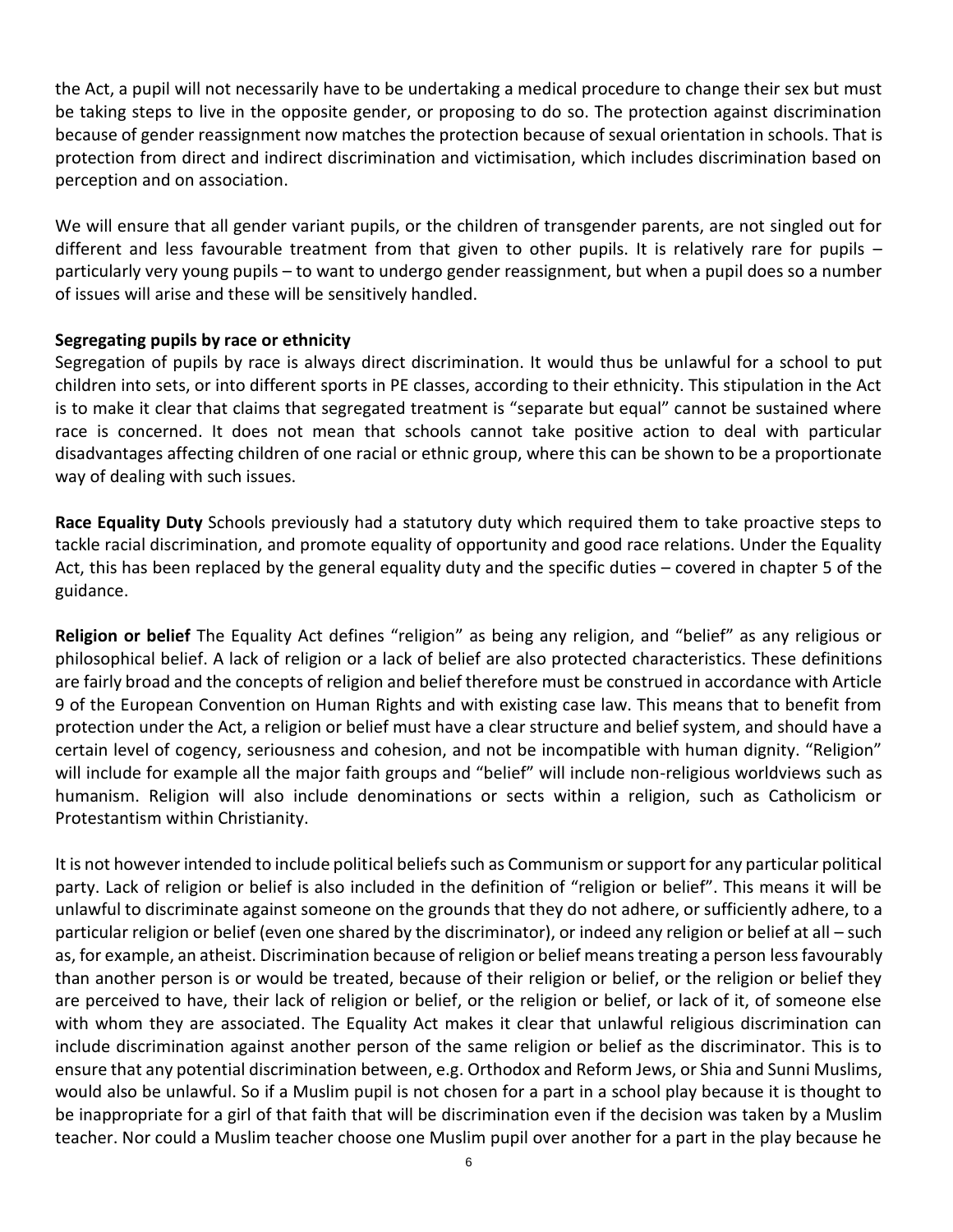thinks the chosen pupil is a more observant member of his faith and should be rewarded. The definition of discrimination on grounds of religion or belief does not address discrimination on any other ground (such as race, sex or sexual orientation). The Act does not allow a teacher to discriminate against a pupil because of his own personal religious views about homosexuality or the role of women for example.

# **Sex/gender**

St Francis of Assisi Church of England Primary School will ensure that pupils of one sex are not singled out for different and less favourable treatment from that given to other pupils. We will check that there are no practices which could result in unfair, less favourable treatment of boys or girls. For example, it would be unlawful for a school to require girls to learn needlework while giving boys the choice between needlework and woodwork classes.

# **Sexual orientation and marriage and civil partnership**

St Francis of Assisi Church of England Primary School will ensure that all gay, lesbian or bi-sexual pupils, or the children of gay, lesbian or bi-sexual parents, are not singled out for different and less favourable treatment from that given to other pupils. We will check that there are no practices which could result in unfair, less favourable treatment of such pupils. For example, it would be unlawful for a school to refuse to let a gay pupil become a prefect because of his sexual orientation. Teaching about marriage must be done in a sensitive, reasonable, respectful and balanced way. Teachers are subject to professional requirements, the school curriculum, school policies, and anti-discrimination duties towards colleagues and pupils. No school, or individual teacher, is under a duty to support, promote or endorse marriage of same sex couples. Teaching should be based on facts and should enable pupils to develop an understanding of how the law applies to different relationships. Teachers must have regard to statutory guidance on sex and relationship education, and to meet duties under equality and human rights law.

## **Disability**

The disability provisions in this Act are different from those for other protected characteristics in a number of ways. The overriding principle of equality legislation is generally one of equal treatment - i.e. that you must treat a black person no less well than a white person, or a man as favourably as a woman. However, the provisions relating to disability discrimination are different in that you may, and often must, treat a disabled person more favourably than a person who is not disabled and may have to make changes to your practices to ensure, as far as is reasonably possible, that a disabled person can benefit from what you offer to the same extent that a person without that disability can. So in a school setting the general principle is that you have to treat male and female, black and white, gay and straight pupils equally - but you may be required to treat disabled pupils differently. Discrimination is also defined rather differently in relation to disability.

## **Provisions relating to disability**

The disability provisions in the Equality Act mainly replicate those in the former Disability Discrimination Act (DDA). There are some minor differences as follows:

- Unlike the DDA the Equality Act does not list the types of day to day activities which a disabled person must demonstrate that they cannot carry out, thus making the definition of disability less restrictive for disabled people to meet.
- Failure to make a reasonable adjustment can no longer be defended as justified. The fact that it must be reasonable provides the necessary test.
- Direct discrimination against a disabled person can no longer be defended as justified bringing it into line with the definition of direct discrimination generally.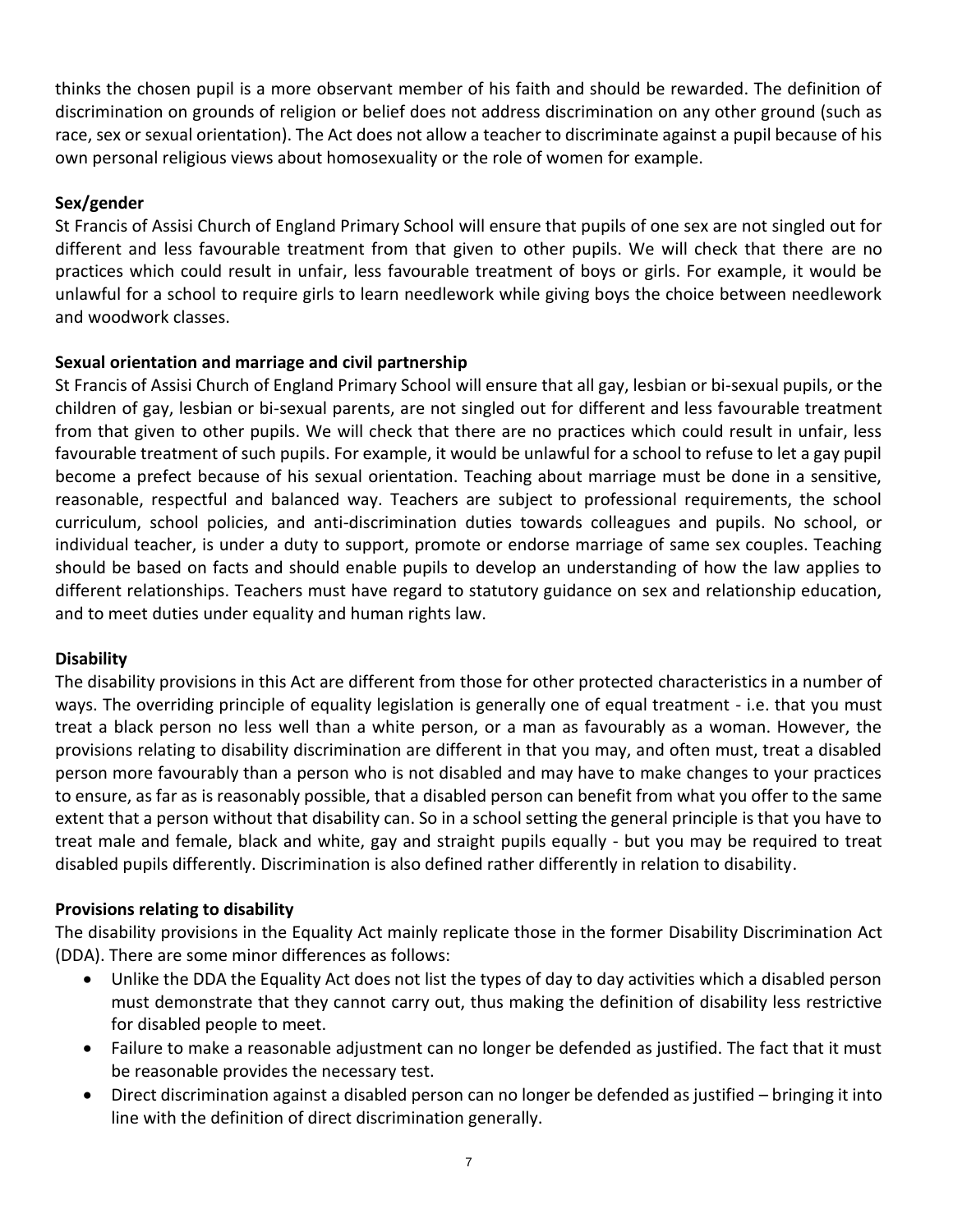• From September 2012 schools and local authorities have a duty to supply auxiliary aids and services as reasonable adjustments where these are not being supplied through Special Educational Needs (SEN) statements or from other sources. In practice this will already be being done in many cases.

## **Roles and Responsibilities**

# **School governors are responsible for:**

- making sure the school complies with current equality legislation
- making sure this policy and its procedures are followed

## **The Headteacher is responsible for**:

- making sure the policy is readily available and that the governors, staff, pupils and their parents/carers know about it
- making sure its procedures are followed
- producing regular information for staff and governors about the policy and how it is working and providing training for them on the policy, if necessary
- making sure all staff know their responsibilities and receive training and support in carrying these out
- taking appropriate action in cases of harassment and discrimination

# **All school staff are responsible for:**

- modelling good practice, dealing with discriminatory incidents and being able to recognise and tackle bias and stereotyping
- promoting equality and avoiding discrimination against anyone
- keeping up to date with the law on discrimination and taking training and learning opportunities

## **Pupils are responsible for:**

• keeping equality and diversity issues on the School Council agenda, through a shared input with staff on developing policies relating to this area. This may include: − the anti-bullying policy and specifically racist and homophobic bullying – developing school/class rules which challenge discriminatory behaviour

## **Parents/Carers are responsible for:**

• Encouraging equality and diversity with their own children, to share input with staff on developing policies relating to this area.

## **Visitors and contractors are responsible for:**

• Knowing and following our equality policy

# **Responsibility for overseeing equality practices in the school lies with the Headteacher, Chair of Governors, Resources Committee.**

Responsibilities include:

- Coordinating and monitoring work on equality issues
- Dealing with and monitoring reports of harassment (including racist and homophobic incidents)
- Monitoring the progress and attainment of potentially vulnerable groups of pupils (e.g. children and young people in care, children from minority ethnic/language or Traveller communities, disabled pupils etc.)
- Monitoring exclusions
- Monitoring, Reviewing and Assessing Impact